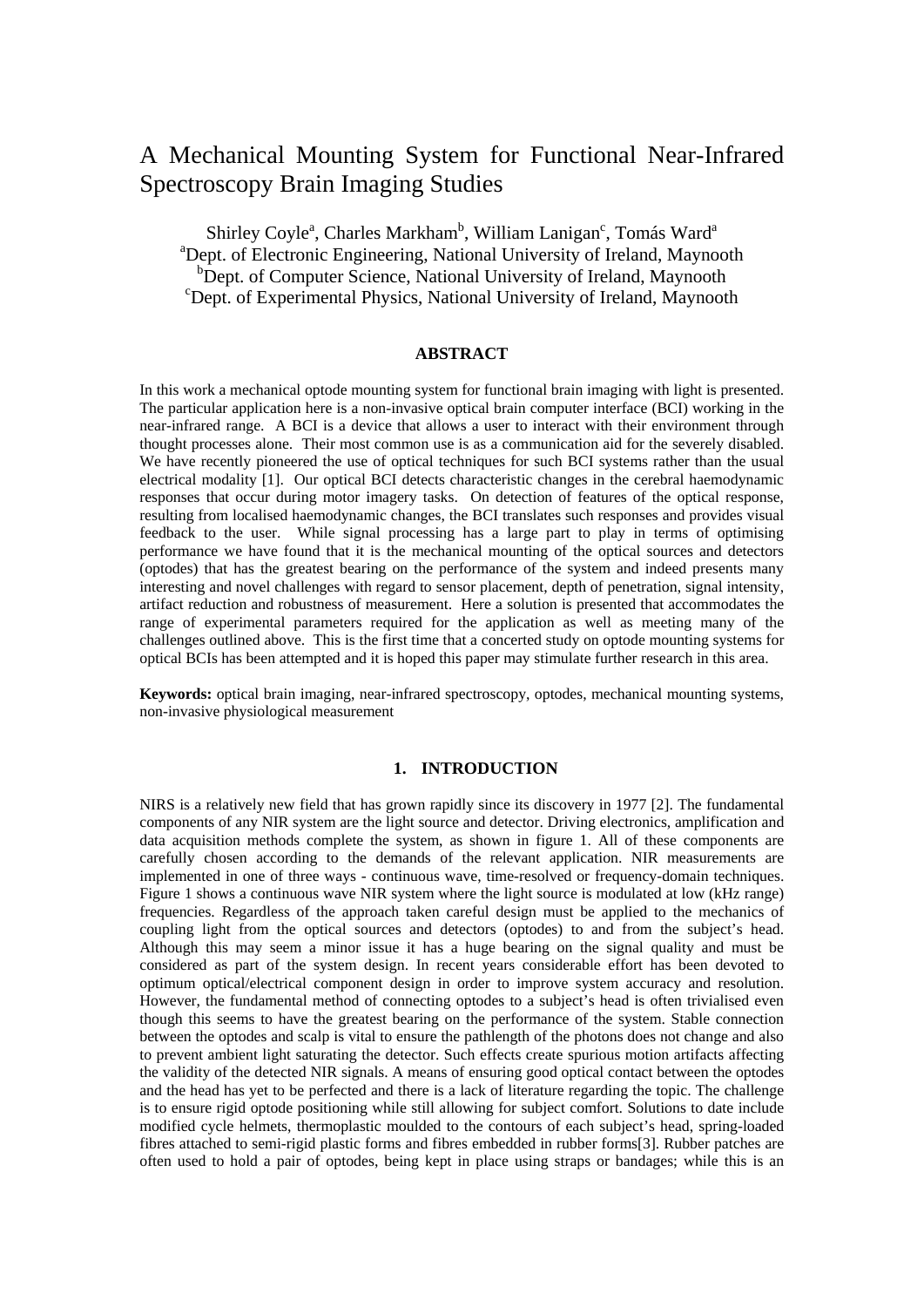adequate solution for single point measurements, it proves unsuitable for multiple point tomographic imaging.



Figure 1: Components of a continuous wave NIR system

There are a number of factors to consider when designing the apparatus used to couple light to and from the head. Consideration must be given to the practical implementation and general safety precautions while at the same time trying to optimise the detected light signal and minimise noise effects. Some of the factors to be considered are outlined as follows:

- i) **Secure support for optodes:** Sources and detectors can be placed directly in contact with the head if small and light enough e.g. LEDs and photodiodes, but is not always practical depending on their dimensions. Fibre optic probes are often used in biomedical optical imaging devices as they provide a flexible solution for interfacing between spectroscopic devices and the tissue to be examined [4]. They are useful in coupling laser diodes, avalanche photodiodes and photomultiplier tubes to the head. Fibre optic bundles can be quite heavy and need adequate support at the skin surface.
- ii) **Hair:** The presence of hair is a key issue affecting the coupling of light to the head. Dark hair absorbs more NIR light than fair hair, however this does not exclude dark-haired subjects from NIR studies providing adequate care is taken during optode placement. While strands of hair affect the absorption of light, movement of hair may cause instability of the signal. In addition, hair follicles strongly absorb near-infrared wavelengths. Therefore in any NIR brain interrogation study carried out on a part of the head covered by hair, e.g. motor cortex, visual cortex, attention must be given to securing the hair in place to prevent its movement, and also ensuring that hair is pushed aside directly beneath the optode positions. Styling-gel and hair-pins are useful to fasten hair at this stage.
- iii) **Optode positioning related to associated brain function:** The placement of the optodes is crucial, as the photon propagation path must traverse an area activated by the



Figure 2 a)10-20 Electrode Placement System b) Cerebral cortex and associated functions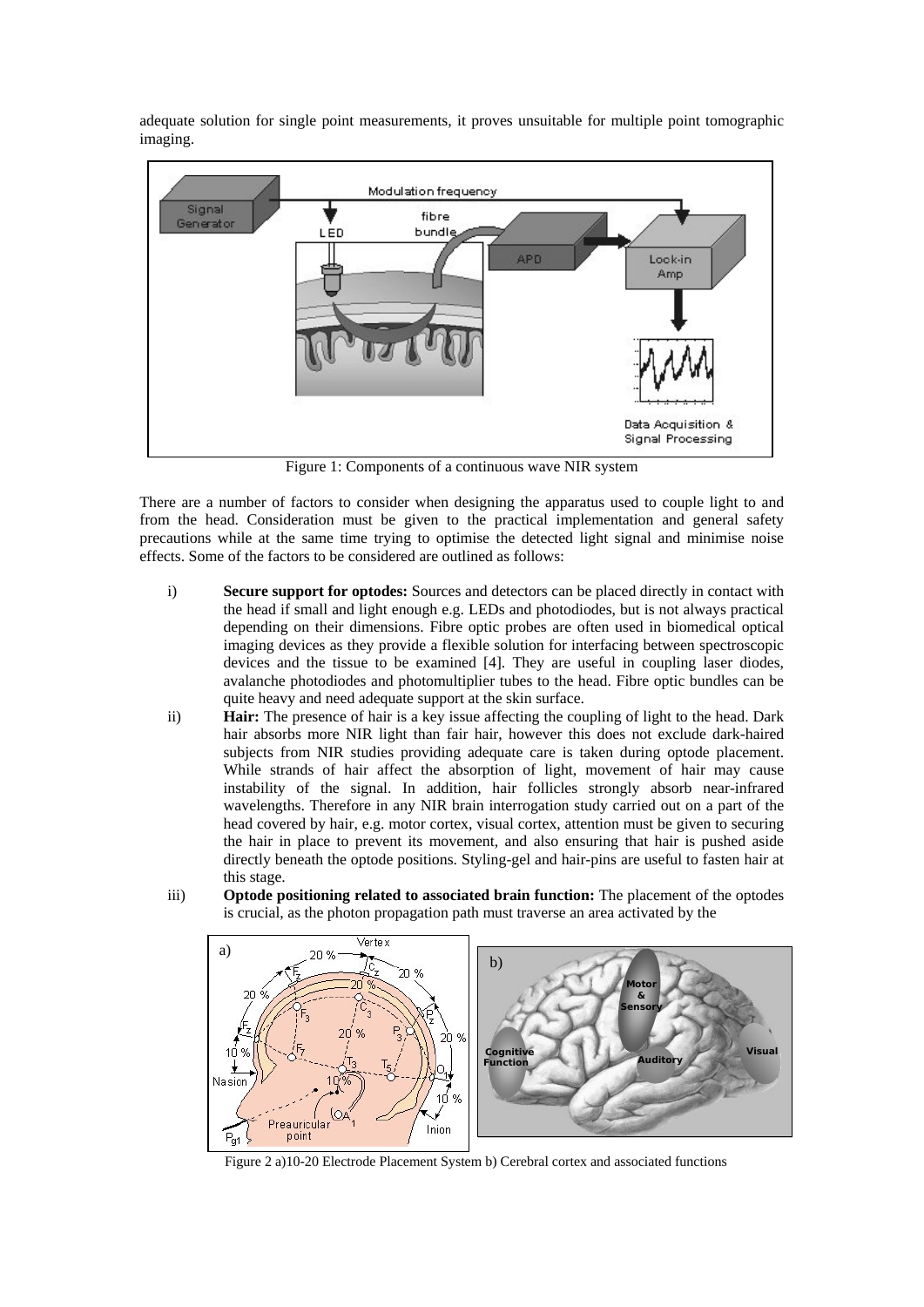experimental task. Movement of the optodes even a small distance from the region of interest can result in a huge reduction in the desired response. The conventional electrode 10-20 system is typically used as a basis for optode positioning in NIR brain functional investigation studies. The midpoint between source and detector is the point of maximum penetration depth; where photons reach the cortical grey matter, and the optodes should be positioned in a way that their midpoint lays at the required 10-20 electrode position e.g. C3 for hand movement.

- iv) **Interoptode distance:** The distance between source and detector must be large enough to achieve sufficient penetration depths but not so great that signal is attenuated profusely. A wider source-detector increases the photon path length and absorption, and therefore decreases the signal strength at the detector. Inter-optode distances of 2-7cm are typically used, based on experimental and theoretical studies[5, 6].
- v) **Optode angle of incidence:** The angle at which the source and detector are arranged with respect to the head's surface is important so as to maximise the amount of light being coupled to and from the head. The relative effectiveness of light penetrating into the epidermis varies according to, approximately, the cosine of the angle of incidence, i.e. light incident on the skin at grazing angles is less likely to be transmitted through the epidermis [7]. Therefore to maximise light delivery the LED should have a narrow beam width and the beam should be positioned perpendicular to the scalp. The active area of the detector in contact with the head should also be perpendicular to the surface to maximise coupling efficiency. In the case of fibre bundles, prisms can be used to deflect the light at the end of the bundle by 90°. This allows fibres to run parallel to the head, taking the strain from the weight of fibre bundles, and can help to reduce motion artifacts.
- vi) **Shielding light:** It is advisable to reduce the amount of ambient light in the room to ensure maximum detector efficiency. In addition to minimising the effects of stray light entering the head, it is essential to block light from passing directly from source to detector. If this does not have the effect of saturating the detector it affects the validity of any analysis that assumes that light has travelled in the classic banana-shaped path through the head. To avoid cross-talk the source and detector must be shielded from one another using a material that will absorb NIR light as shown in figure 3. Compressible black foam can be used, which also serves as a cushioning textile. Black PVC foam commonly used as a sealing strip and black polyurethane foam used for sound insulation are good solutions and can be easily integrated within the coupling mechanism. The foam should be tested for its efficiency in absorbing NIR light, as although an object appears black to the eye not all black dyes are fully absorbing in the NIR spectrum.
- vii) **Safety and Comfort:** The subject's wellbeing and safety is central to the experimental procedure. The subject should be at ease throughout experimental procedures as stressful situations activate the autonomic nervous system which, among other physiological functions, affects cerebral blood flow [8]. Fastenings should not be too tight, and the head should be supported if the subject assumes a supine position. Optodes should make good contact with the skin, without applying undue pressure. For safety purposes the subject should be able to release themselves from the experimental apparatus easily and quickly should the need arise.



Figure 3 Use of black PVC foam to shield detector from stray light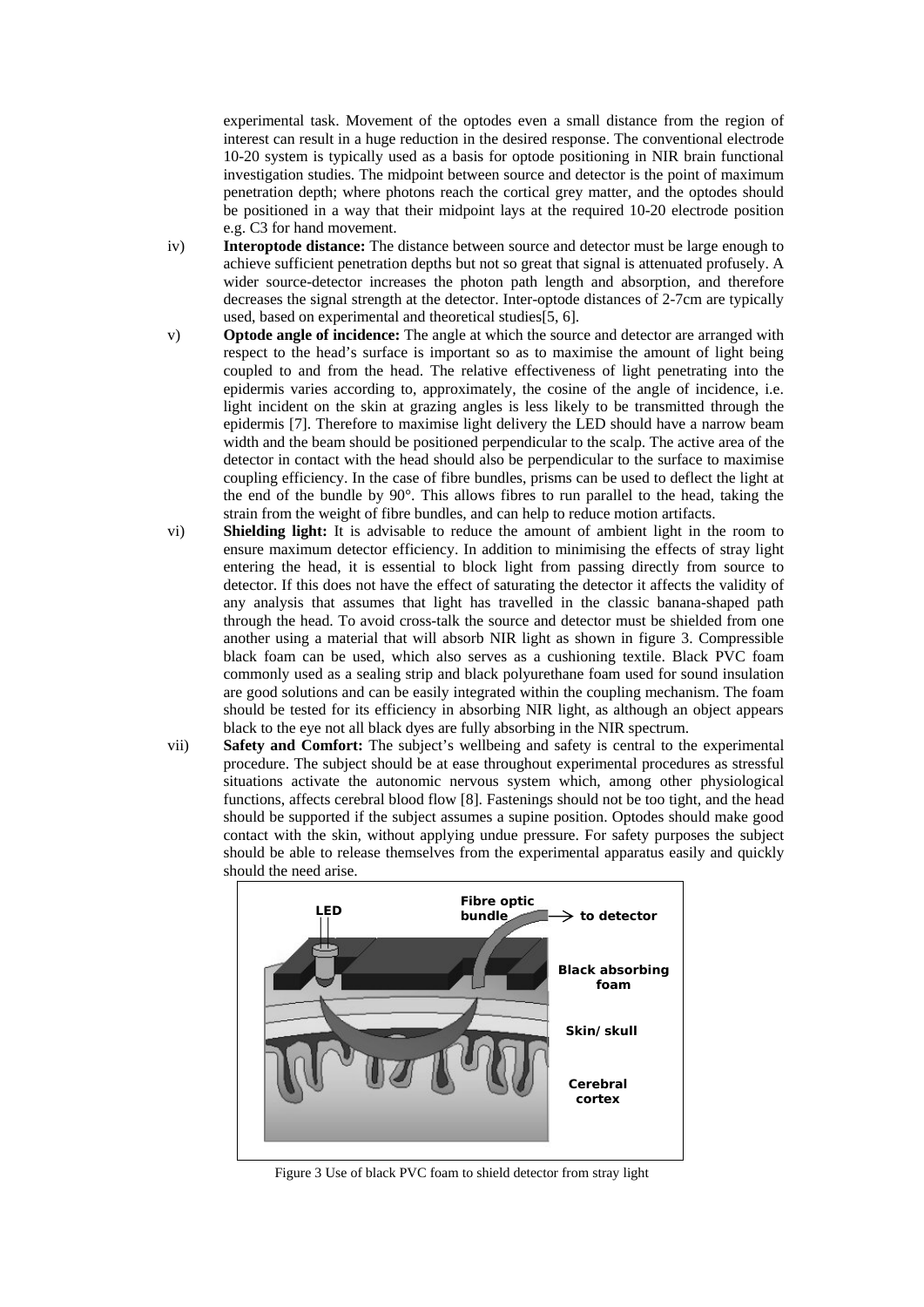## **METHODOLOGY**

Traditionally BCIs have relied on Electroencephalography (EEG) signals recorded from the scalp to control external devices[9]. EEG electrodes are often integrated into caps that secure them tightly to the head, and this is quite effective as the electrodes themselves are light and are attached to thin wires. The vast majority of NIRS systems use fibre optics to deliver light to and from the head. Fibre optic cables are quite heavy and need to be anchored appropriately at the skin surface. Therefore the EEG cap does not suffice and a reliable means of coupling optodes to the head during optical imaging is needed. A mechanism providing adequate support for the weight of the fibre bundles and wires is needed. There are essentially two ways of dealing with this problem. Either a fixed structure to hold the optodes is employed whereby the subject's head must remain motionless within the structure, thus preventing the scalp pulling away from the optodes. This has the advantage of providing adequate support for the weight of the optode connections however locking the subject's head into a fixed position for any length of time is an uncomfortable solution. Alternatively, the optodes are securely fastened to the subject, and the subject is allowed limited motion. In this case the optodes and head move collectively and thus maintain optical contact. This method still requires a light rigid structure to support the weight of the optodes, the strain of which can cause optodes to pull away from the head. While this method more flexible for subject movement, ensuring stable optode connections to the head can require tight restrictive straps, which can cause discomfort for the subject.

The design of the mechanical mounting device evolved following various renditions of optode holding contraptions. At first, the use of a helmet was thought to be the most logical solution. However, the problem with helmets is that they do not conform to the shape of every subject's head. Ideally an optode mounting system that is adaptable for multiple users is required, or at least a few versions to suit similar sized heads. The main advantage of helmets is also ironically their disadvantage. While helmets, especially motorcycle helmets, block out light from the surroundings, they also impede the placement of optodes from a practical viewpoint, in terms of measuring positions for optode alignment and also shifting hair from beneath the optode position. Unless a large area is removed from the helmet over a section of the cortex to be examined there is little flexibility for optode positioning, and also accessibility to placement. A mechanism is needed whereby the optode position can first be identified, hair combed aside, and then the optodes placed carefully in their designated setting without displacing the hair significantly. Rubber patches holding individual or a pair of optodes can be positioned and subsequently held in place using straps or bandages. Mounting the optodes in this way was found to be more effective than rigid structures such as modified hats and helmets as the rubber patch makes it easier to comb hair out of the way of the optode. Embedded in the rubber patches were small brass tubes with a collar which provide mechanical support for the LED and fibre optic cable. The source and detector connect to the metal structures made to fit their dimensions. Two detector metal supports were embedded 3cm and 4 cm from the source support allowing an option for the interoptode distance. Separate rubber pads could be manufactured in order to have more manipulation of the interoptode distance. On the underside of the rubber patches, black foam was used to shield the source and detector. Velcro was embedded on the upper side of the rubber patches with which to attach headbands to hold the rubber patches and optodes in place.



Figure 4 Rubber patch with embedded metal cylinders to support light sources and detector, Velcro straps hold the rubber patch in place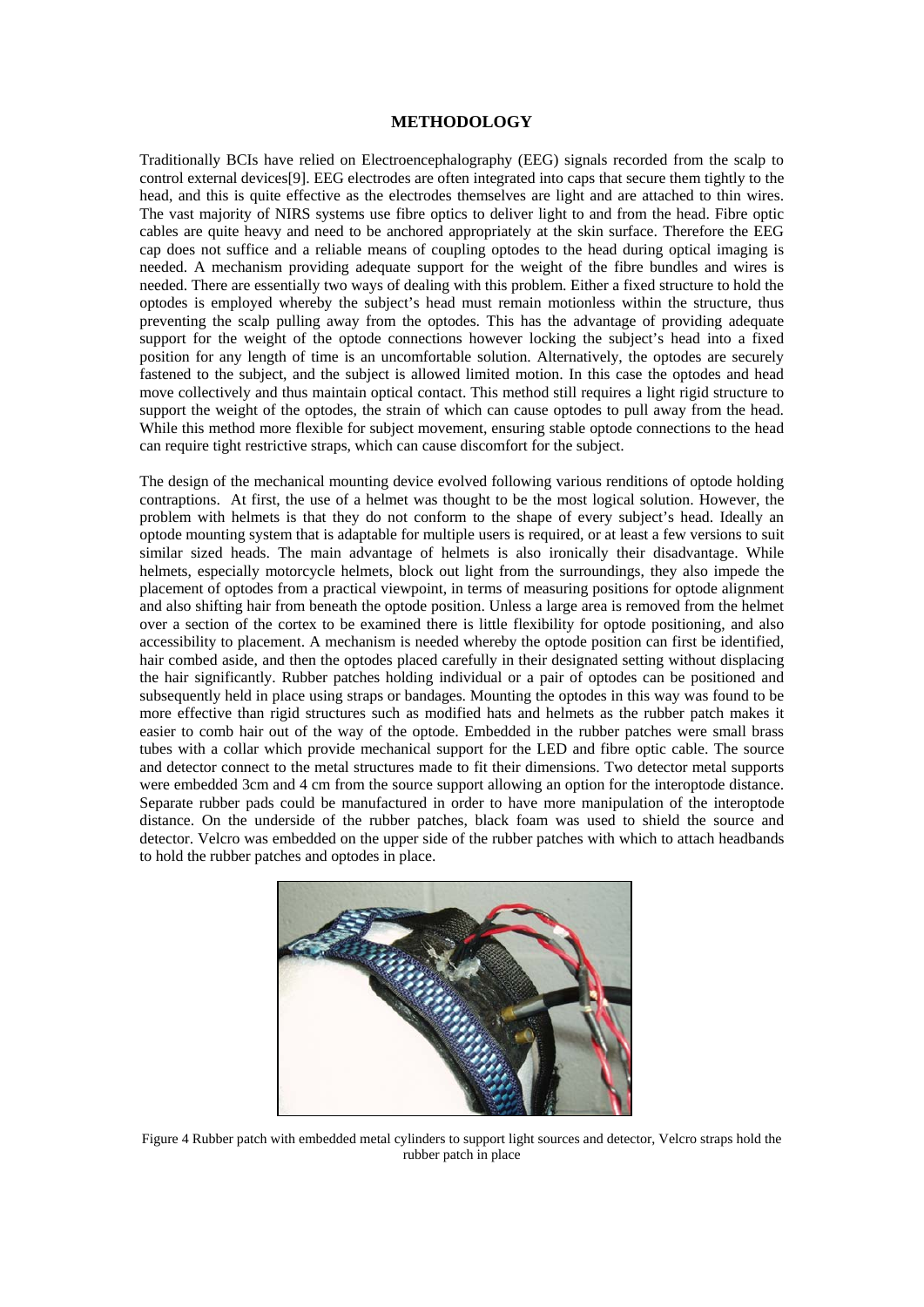

Figure 5 Strap configurations for a) sensory and motor function studies b) visual function studies

#### **RESULTS**

While the rubber patches attached by various strap configuration can yield satisfactory results, to improve the robustness of the signal, there was a need for a more stable structure to support the optical fibre bundles and LEDs while at the same time improving the subject's comfort level by taking away strain from tight restrictive straps. The concept of the mechanical mounting system allows the person to sit comfortably, then a supporting structure is positioned about the person to hold the optodes in place. The mechanical mounting system is connected to a seat with an adjustable back incline. The seat provides comfort and also the option of keeping the subject in a supine position during studies which can help reduce certain physiological noise effects such as the Mayer wave [10]. The original headrest of the seat was replaced by a mechanical framework to cradle the head and also to support and position the optodes as shown in figure 7. The position of the supporting structure can be altered by varying the height and also within the horizontal plane to allow for varying spinal curvations, i.e a subject's head sits more forward if there is a large curvature of their back. The framework allows optodes to be positioned over areas of the head that are generally of interest in functional brain imaging studies e.g. visual and motor association areas. The framework consists of semicircular rails onto which optode holders can be attached and removed. The optode holders can slide along these rails and be secured into a required position. One of the semicircular rails curves above the left and right sensorimotor cortices, which provides good optode placement for investigating motor imagery. This is of particular interest to our application as characterisation of the brain's response to motor imagery forms the basis of the optical BCI [1]. The mechanical framework allows for measurement above the left and right motor cortices and also the occipital cortices. For cognitive studies involving the frontal cortices there is a semicircular rail that passes across the forehead that can be attached to the framework. However this makes the entire structure quite restrictive and is not imperative for visual or motor studies. The optode holder is a cuboid structure with a cylindrical hollow (of 2cm diameter) to support an optical fibre bundle or LED arrangement. Three LEDs of different wavelength, to allow spectroscopic measurements to be performed, are encased in copper tubing that can be held within the optode holder. A cylinder, of the same diameter as the LED's encasement, holds the fibre optic bundle off-centre to allow greater adjustment of positon, as shown in figure 5. The conformity of the LED and optical fibre mounts means that the optode holders are standardised for both light sources and detectors. A cylinder is hollowed to accommodate the fibre bundle ferrule and a grub screw used to secure placement. The proximity of the light sources and detectors to the head's surface may be controlled by sliding the LEDs or fibre bundles, within their encasements, through the optode holder and fixing their position using a grub screw.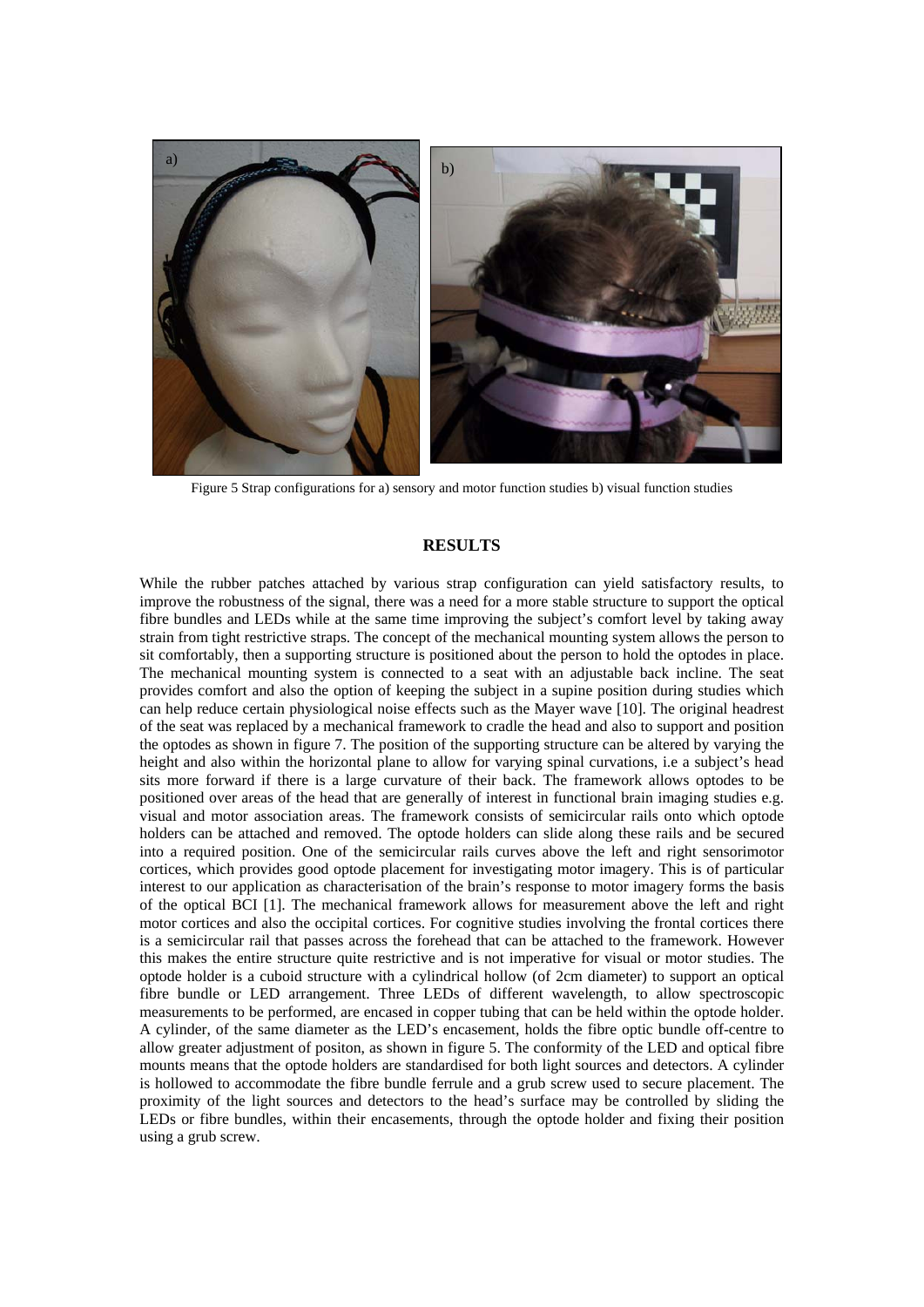

Figure 5 Fibre optic bundle attachment



Figure 6 Optode holder for positioning light sources and detectors. It attaches to and slides along the supporting rails, securing optodes in place.

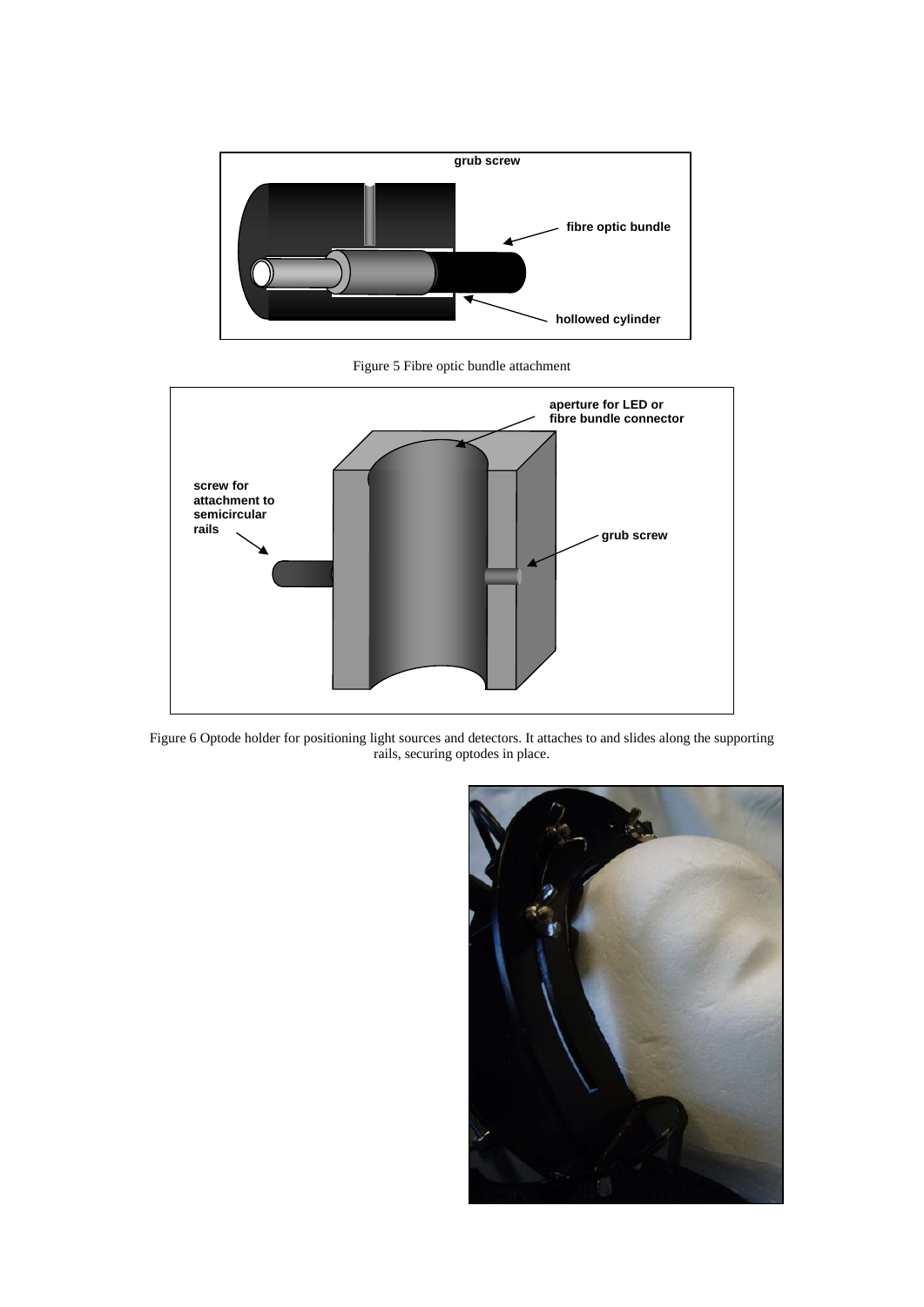

c)



Figure 7 (a,b,c) The mechanical structure replaces the seat head-rest, cradling and providing support to the head. Detector fibre and LED light sources are positioned over the left and right motor cortices.

# **DISCUSSION**

a relatively novel approach presenting new hardware configurations that need some innovative designs to make it a truly accessible technology that can be easily implemented. Different research groups have developed distinct optodes for particular application and target populations. An interesting concept of using fibre hairbrushes, to overcome the problem of hair absorption has been presented [11]. Single fibres can be set in between hair strands. Holding them without bending or moving the "bristles". Other groups holding the fibres away from the scalp which reduces any risk of tissue damage due to excessive pressure, and also reduces motion artifacts as the light is covering a larger surface area. Thermoplastic can be moulded to a person's head, and allows for precise repositioning in subsequent studies, however wearing it for a long time is uncomfortable. Taking a cast solely of a region of interest can be used to overcome this drawback [12]. NIR imaging is

While there is a need to enhance optode coupling mechanisms, there is also a need for a standardised placement scheme, in order to be able to reproduce measurements from the same subjects and also to ensure consistency between studies. A well defined method of performing physical measurements needs to be defined. This is especially important in the absense of fMRI information, where anatomical

a)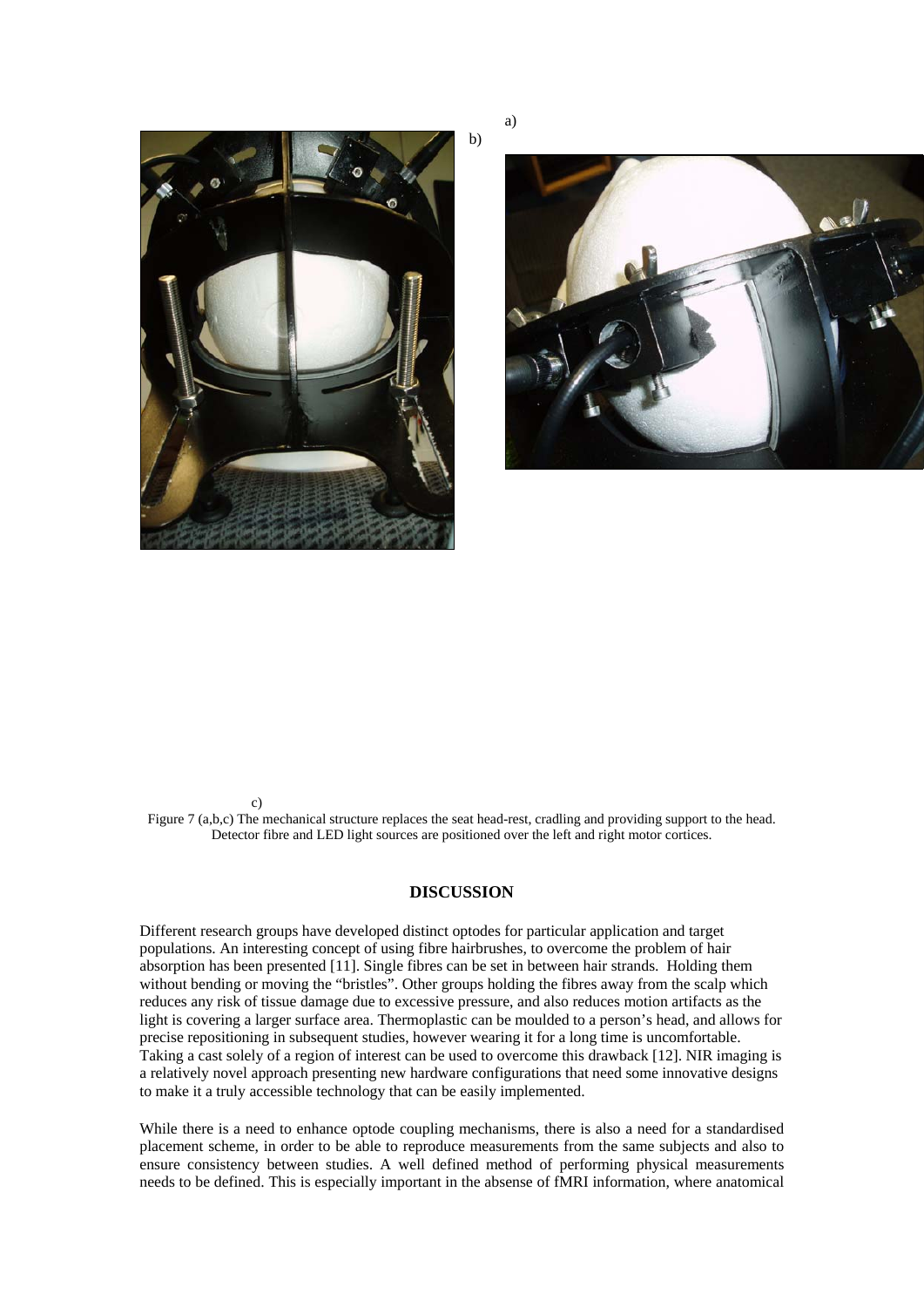and functional details are available. Electroencephalography has a standardised electrode placement system described by the 10-20 system[13]. Optical measurements are typically taken based on the EEG 10-20 system, which brings about a need for an optical equivalent of this. A possibility is to describe the optode positions using a type of polar coordinate system in terms of the 10-20 positions, where the optode distance and angle with respect to an EEG 10-20 position is defined e.g. for a source(S1) and detector(D1) placed 4cm apart, lying 2cm directly above and below C3 respectively by  $C3:2(\pi/2)$  and  $C3:2(3\pi/2)$ , as shown in figure 8. This is important for concurrent measurements with other imaging technologies such as EEG and fMRI and an optode mounting system to accommodate such measurements needs to be considered jointly. Optical imaging is ideal for multi-modal imaging and BCI development as the optical signals do not interfere with electrical or magnetic fields. To use NIR with EEG the source and detector need to be positioned on either side of an EEG electrode. To use with fMRI the optode holders/mounting system must be made from plastic or other suitable non-metallic material, and the light transported to and from the subject via fibre optics.



Figure 8 Proposed Optode Placement System

### **CONCLUSIONS**

The placement of light sources and detectors to ensure good optical coupling has a critical bearing on here allows secure placement of optodes during BCI experimental trials. The seat and cradling the performance of near-infrared spectroscopic systems. The mechanical mounting system presented